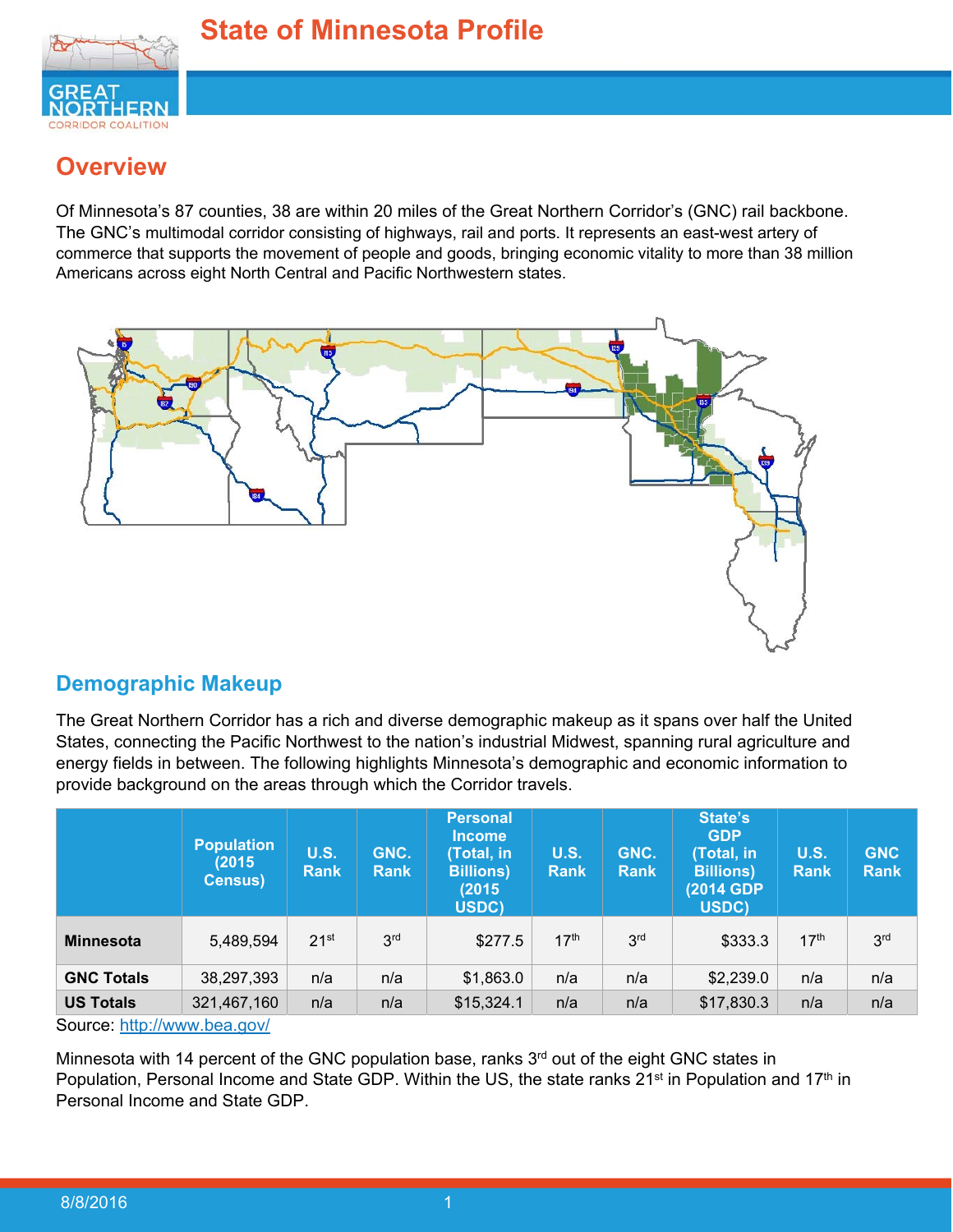



#### **Minnesota Coalition Members**

Currently, Minnesota stakeholders are represented by the Minnesota Department of Transportation. It is anticipated that this membership will grow as the Coalition expands its membership to MPO's, RTPO's, and other interested stakeholders along the corridor.

### **Canadian Relations with Minnesota**

Canada is Minnesota's largest trading partner, with exports in 2015 totaling \$4.5 billion and imports totaling \$8.6 billion.

Minnesota only has 7 of GNC's 54 international ports of entry on the Canada border.



In 2014, Minnesota had four freight crossings in the top twenty GNC border crossings representing \$13.4 billion or 12% of the total value of the GNC freight crossings.

## **Minnesota Freight Border Crossing Locations in Top 20 GNC Crossings (2014)**

| <b>Rank</b> | <b>Crossing</b>                                | <b>Route</b>                         | <b>Total Freight</b><br><b>Crossings</b> | <b>Total Value</b><br>(in Millions) | $%$ of<br><b>Total GNC</b><br><b>Value</b> |
|-------------|------------------------------------------------|--------------------------------------|------------------------------------------|-------------------------------------|--------------------------------------------|
|             | International Falls, MN                        | $2nd$ Ave                            | 630,672                                  | \$13,042                            | 11.4%                                      |
| 13          | Grand Portage, MN                              | <b>MN-61</b>                         | 16,460                                   | \$280                               | 0.2%                                       |
| 17          | Warroad, MN<br>MN-313                          |                                      | 8,729                                    | \$42                                | 0.0%                                       |
| 19          | Baudette, MN<br>International Dr.              |                                      | 6,268                                    | \$43                                | 0.0%                                       |
|             | <b>Minnesota Total of Top 20 GNC Crossings</b> | 662,129                              | \$13,407                                 | 11.6%                               |                                            |
|             |                                                | <b>GNC Top 20 Cross Border Total</b> | 2,630,547                                | \$114,567                           | 100%                                       |

*Source: Bureau of Transportation Statistics, Border Crossing/Entry Data (2014).*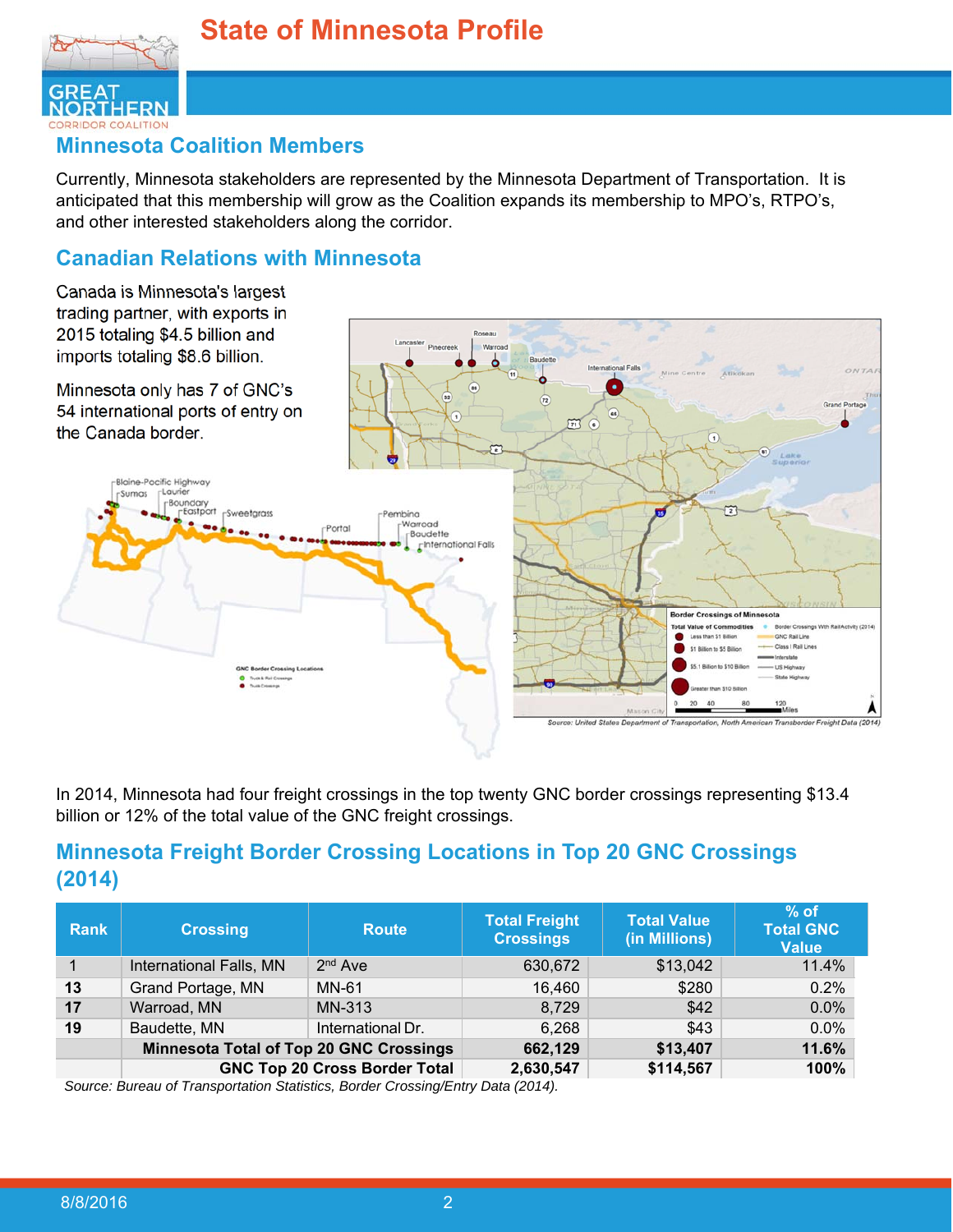

## **2014 Value of Roadway and Rail Border Crossings**

| <b>Minnesota</b>                     | <b>Total Roadway</b> | <b>% of Total GNC</b><br><b>Roadway Value</b> | <b>Total Rail</b> | % of Total GNC<br><b>Rail Value</b> |
|--------------------------------------|----------------------|-----------------------------------------------|-------------------|-------------------------------------|
| <b>Total Value</b><br>in \$ Billions | \$1.1                | 2%                                            | \$12.7            | 35%                                 |
| <b>Import Tonnage</b><br>in Millions | 0.50                 | 4%                                            | 16.9              | 36%                                 |

*Source: Bureau of Transportation Statistics, Border Crossing/Entry Data (2014).* 

For 2014, Minnesota roadway crossings totaled \$1.1 billion, 2 percent of the total GNC roadway crossings. Rail border crossings in Minnesota were valued at \$ 12.7 billion or 35 percent of the total value of GNC rail border crossings.

## **2014 Volume of Roadway and Rail Border Crossings**







During 2014, there were 62,929 Minnesota truck border crossings equivalent to 5% of the total GNC truck crossings. In that same year, there were 8,169 Minnesota rail border crossings, equaling 46 percent of the total GNC rail crossings.

## **Domestic Cargo Movement (2014)**

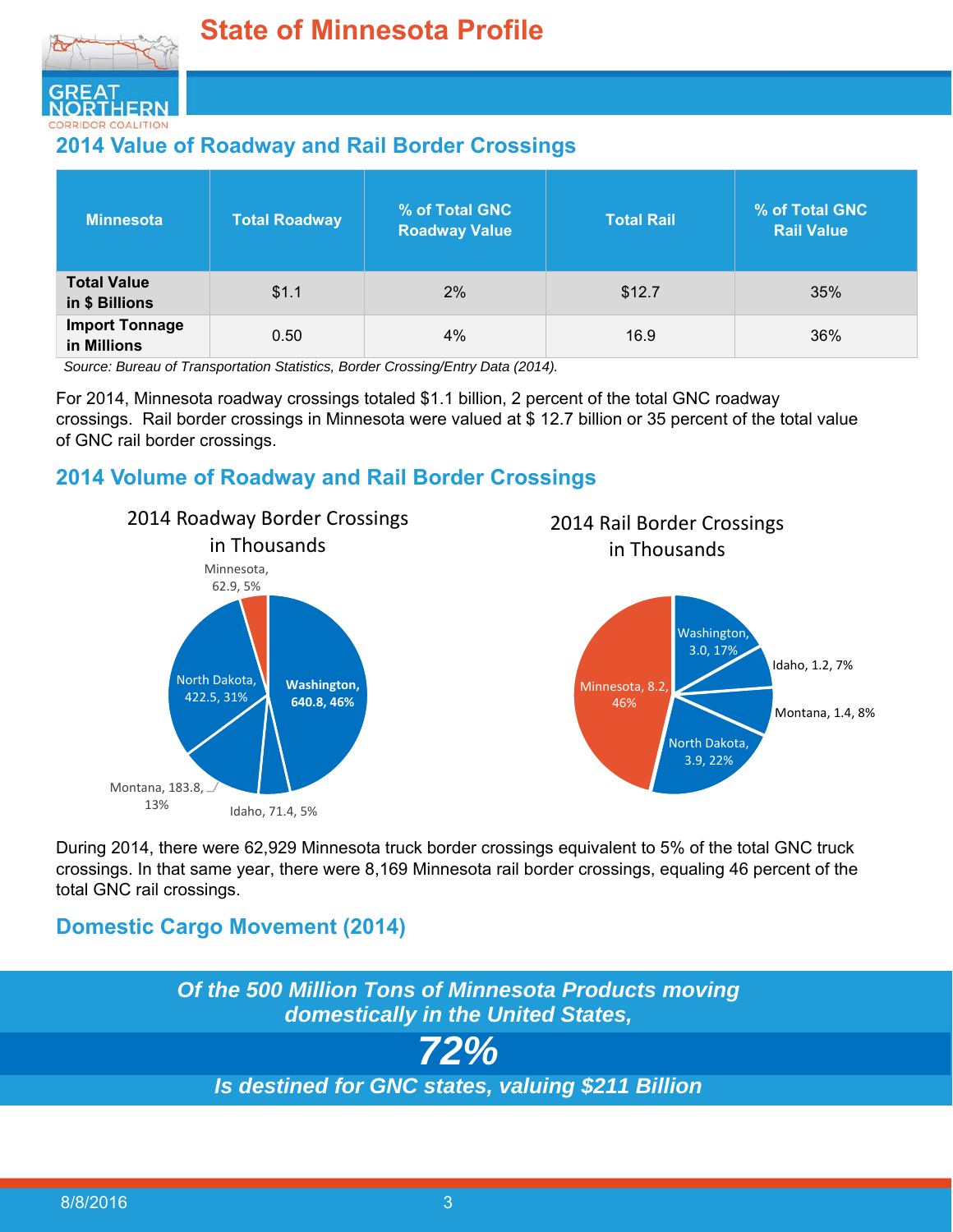

#### **Port of Duluth Truck Routes and Departure Destinations**



#### **Port of Superior Truck Routes and Departure Destinations**



The Truck routes displayed above, demonstrate the significance contribution Minnesota roadways and border crossings have to the mobility of freight through the Corridor.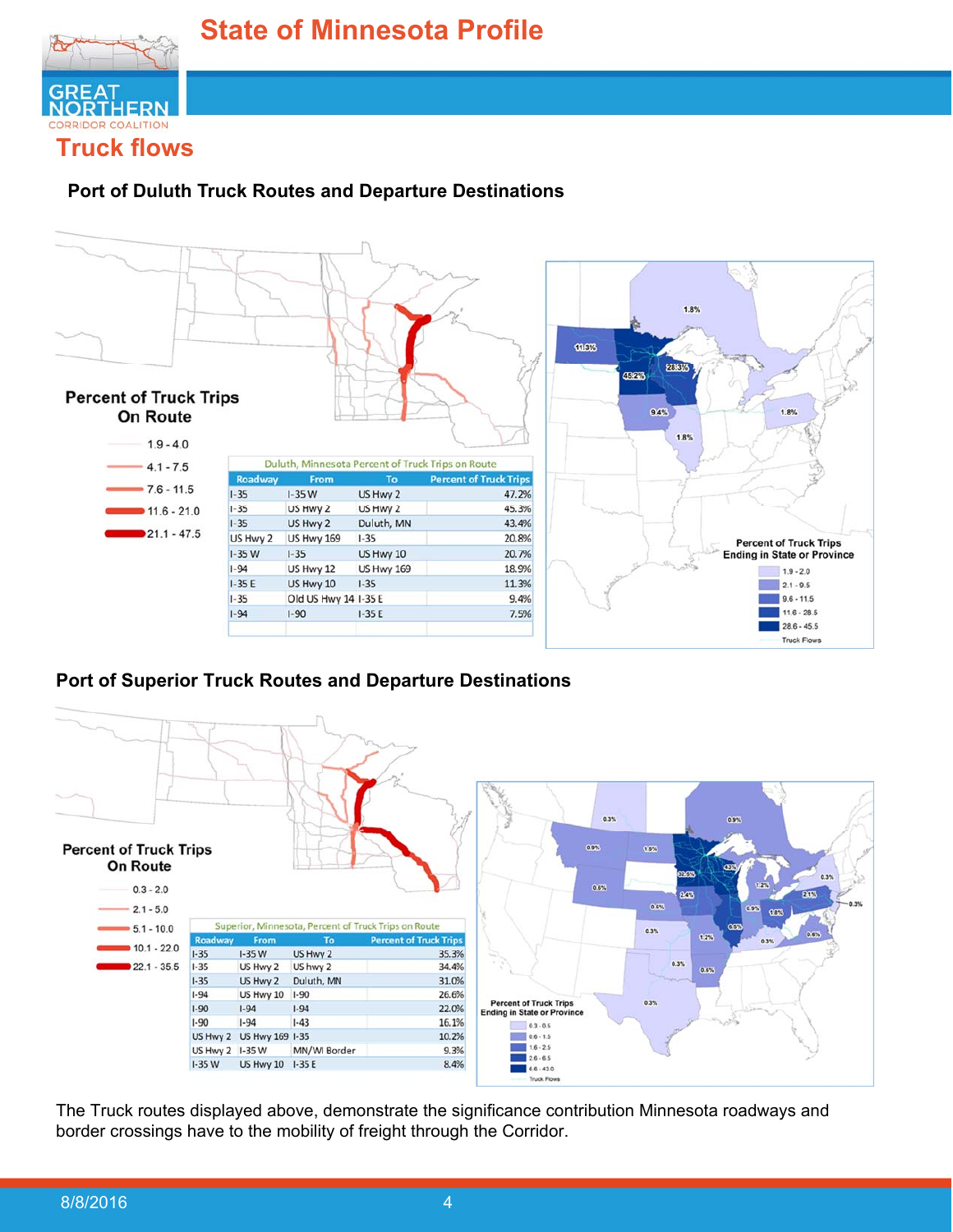

# **Freight Projects Supported by the GNCC in 2016**

Below is the Minnesota project that GNCC offered their support during the recent federal funding round.

## **GNCC Support letters written for FASTLANE and TIGER FY16**

| <b>Project Name</b>                                                       | <b>Sponsor</b>                                 | <b>Location</b>        | <b>Total</b><br><b>Project</b><br><b>Cost</b> | <b>FASTLANE</b><br><b>Request</b> | <b>TIGER</b><br><b>FY16</b><br><b>Request</b> | <b>Web Link</b>                      |
|---------------------------------------------------------------------------|------------------------------------------------|------------------------|-----------------------------------------------|-----------------------------------|-----------------------------------------------|--------------------------------------|
| Moorhead<br>Grade<br>Separation,<br>Safety and<br><b>Mobility Project</b> | State of<br>Minnesota /<br>City of<br>Moorhead | Moorhead,<br><b>MN</b> | \$114M                                        | \$41.3M                           | N/A                                           | http://www.moorheadfas<br>tlane.com/ |

## **FY2015 STEP Awards**

In February 2016, The Federal Railroad Administration (FRA) awarded nearly \$10 million in grants for nine projects in eight states to upgrade and increase the safety of railroad crossings along energy routes. The funding is provided under the Railroad Safety Grants for the Safe Transportation of Energy Products (STEP) by Rail Program. FRA received 34 eligible applications requesting five times the \$10 million available for the program, or \$50.8 million. Five of the eight awards were given to GNC States. Minnesota received \$0.7 million for the Humboldt Avenue Project.

| <b>Project Name</b>                                                     | <b>Sponsor</b> | <b>STEP</b> |                                                                                                                                                                                                                                                                                                                                                                                                                                                  |
|-------------------------------------------------------------------------|----------------|-------------|--------------------------------------------------------------------------------------------------------------------------------------------------------------------------------------------------------------------------------------------------------------------------------------------------------------------------------------------------------------------------------------------------------------------------------------------------|
|                                                                         |                | award       |                                                                                                                                                                                                                                                                                                                                                                                                                                                  |
| <b>Humboldt</b><br><b>Avenue in</b><br>Minneapolis,<br><b>Minnesota</b> | <b>MnDOT</b>   | \$0.7 M     | This project was awarded \$716,000 to upgrade the 37-year-old<br>signal system and add medians at the Humboldt Avenue Crossing.<br>The upgraded signal system will reduce false alarms and the risk<br>of inadequate signal timing. Medians will be installed to prevent<br>drivers from driving across tracks around the gate arms, thus<br>eliminating the risk of deadly collisions. Four Class I railroads<br>converge at the Humboldt Yard. |

# **Current GNCC Initatives**

The following are three Phase II initiatives that have relevance to activities within Minnesota:

#### *Unified Corridor Investment Program*

This initiative identified state and federal funding programs that should be evaluated for future project funding. The program included the development of a GNC project list and ranking methodology.

#### *Grade Crossing Safety and Mobility Initiative*

There is much public interest in Rail grade crossings safety. This initiative identifies an initial grade crossings evaluation criteria and methodology that is more expansive than the traditional FRA evaluation criteria. It is intended that this research be a first step in the evaluation process that a project sponsor uses in their review during an investment decision process. States within the Corridor may want to use the enhanced criteria to compliment traditional FRA prioritization methodology to leverage funding opportunities under the new federal programs relating to safety and mobility.